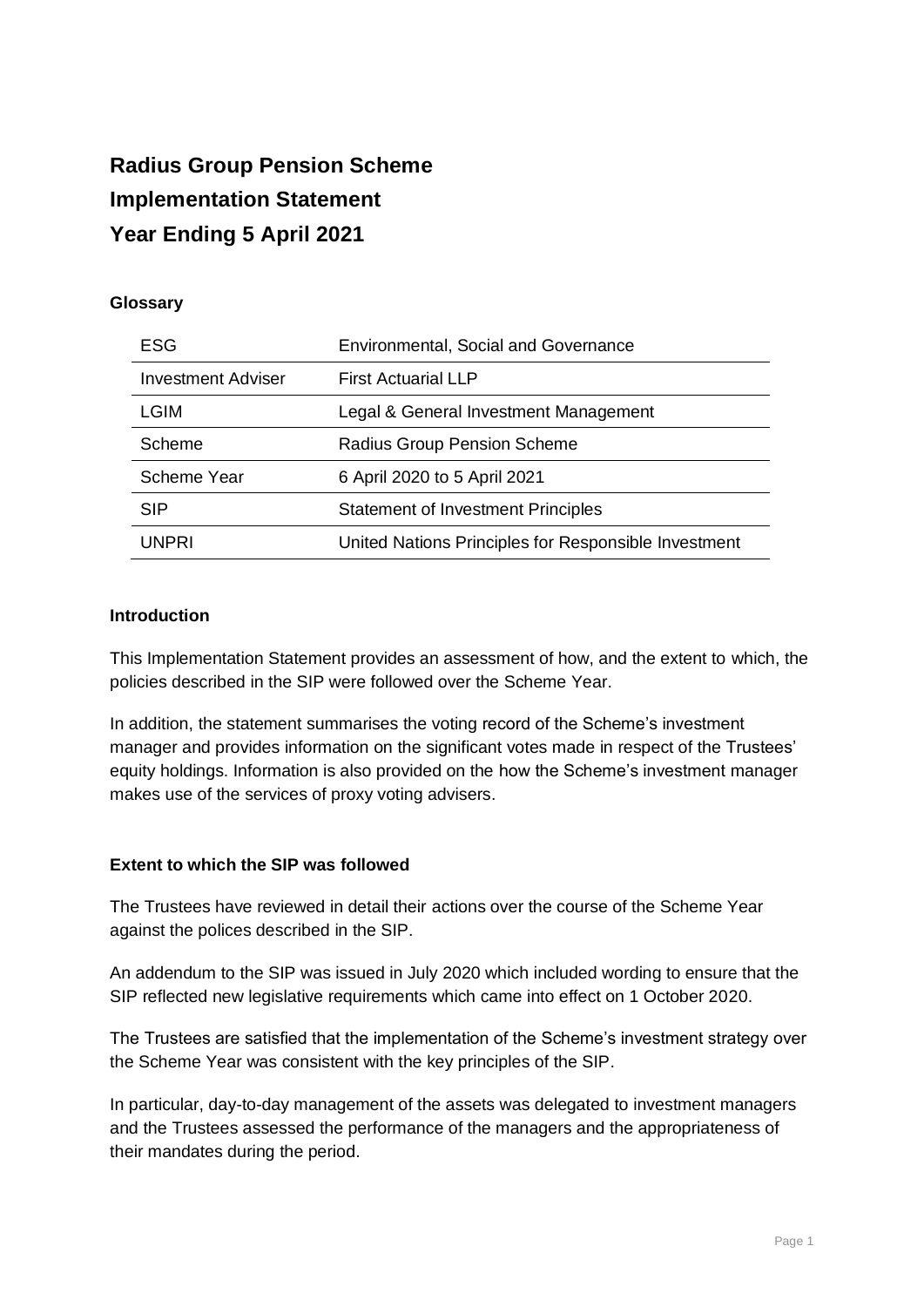In assessing the performance of the managers, the Trustees considered the performance of the funds held and assessed the risk associated with the investments.

Over the course of the Scheme Year, no changes were made to the Trustees' investment strategy, for either the DB or the DC section, or to the choice of pooled funds used to implement the strategy.

With one exception, the Trustees are satisfied that they have complied fully with the SIP - the exception being that the Scheme's AVC arrangements have not been reviewed for some time.

# **Voting Behaviour**

The Scheme's assets are invested in pooled funds and some of those funds include an allocation to equities. Where equities are held, the investment manager has the entitlement to vote.

Over the Scheme Year, the Scheme invested in the following funds which included an allocation to equities:

- LGIM (70:30) Global Equity Index Fund
- LGIM Diversified Fund

### **The Trustees' Policy Relating to the Exercise of Rights**

### Summary of the Policy

The Trustees' policy in relation to the exercise of the rights (including voting rights) attaching to the investments is set out in the SIP. The SIP was updated during the Scheme Year to comply with new legislation which required additional information to be stated about the nature of the arrangements in place with the investment manager. Part of the new wording provided a more detailed explanation of the Trustees' policy relating to the exercise of rights.

A summary of the Trustees' policy is as follows:

- The Trustees believe that good stewardship can help create, and preserve, value for companies and markets as a whole and the Trustees wish to encourage best practice in terms of stewardship.
- The Trustees invest in pooled investment vehicles and therefore accept that ongoing engagement with the underlying companies (including the exercise of voting rights) will be determined by the investment manager's own policies on such matters.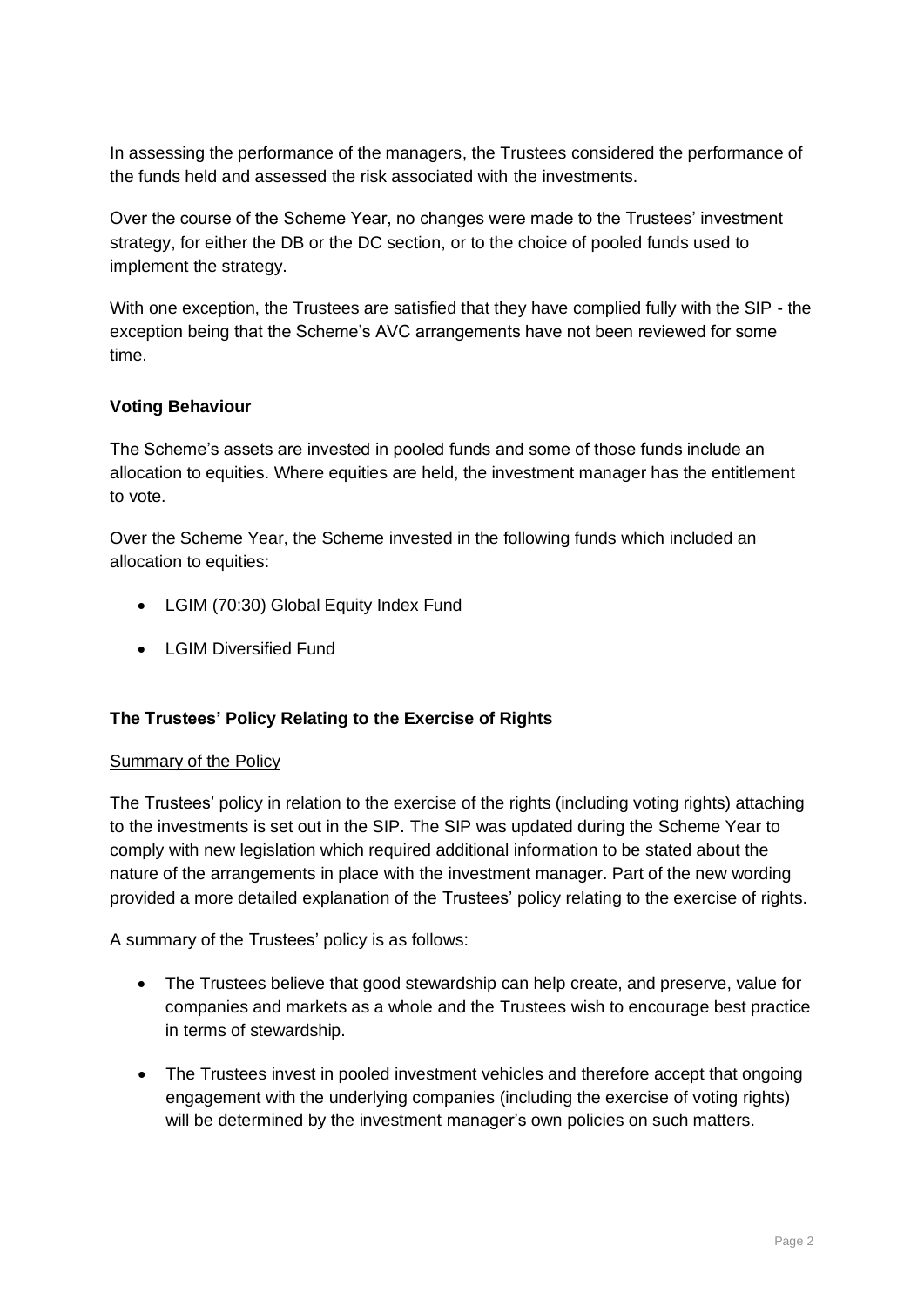- When selecting a pooled fund, the Trustees consider, amongst other things, the investment manager's policy in relation to the exercise of the rights (including voting rights) attaching to the investments held within the pooled fund.
- When considering the ongoing suitability of an investment manager, the Trustees (in conjunction with their Investment Adviser) will take account of any particular characteristics of that manager's engagement policy that are deemed to be financially material.
- The Trustees will normally select investment managers who are signatories to the UNPRI.
- If it is identified that a fund's investment manager is not engaging with companies the Trustees may look to replace that fund. However, in the first instance, the Trustees would normally expect their Investment Adviser to raise the Trustees' concerns with the investment manager.

# Has the Policy Been Followed During the Scheme Year?

The Trustees' opinion is that their policy relating to the exercise of rights (including voting rights) attaching to the investments has been followed during the Scheme Year. In reaching this conclusion, the following points were taken into consideration:

- There has been no change to the Trustees' belief regarding the importance of good stewardship.
- The Scheme's invested assets remained invested in pooled funds over the period.
- The Trustees did not select any new funds during the period.
- As part of the work required to prepare this Implementation Statement, the Trustees have considered the voting record of the investment manager in votes which took place during the Scheme Year . A summary of the key findings from that analysis is provided below.
- LGIM remains a signatory to the UNPRI.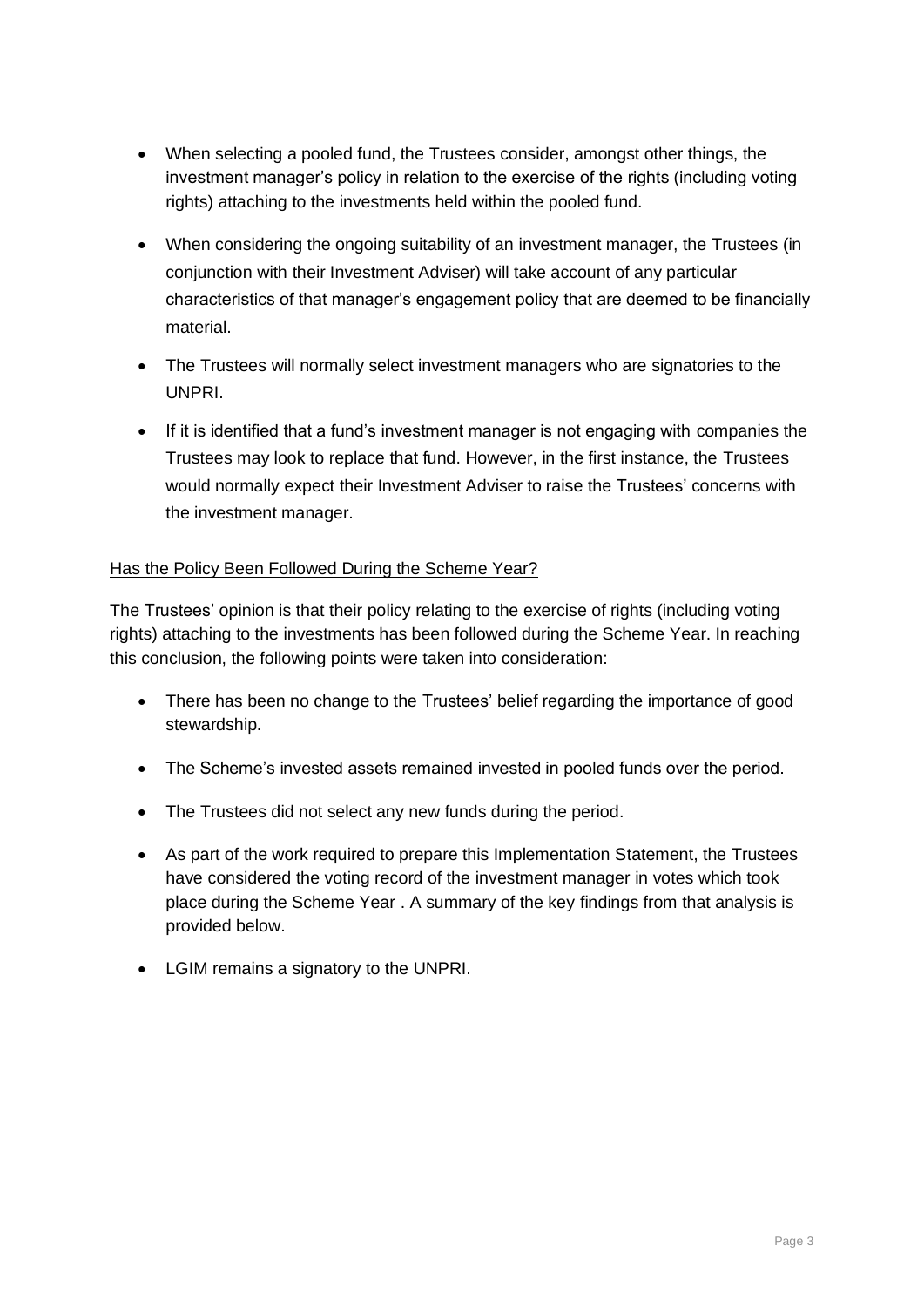# **LGIM's Voting Record**

A summary of the LGIM's voting record is shown in the table below.

|                           |                        | Split of votes: |                |                            |  |
|---------------------------|------------------------|-----------------|----------------|----------------------------|--|
| <b>Investment Manager</b> | <b>Number of votes</b> | For             | <b>Against</b> | Did not vote/<br>abstained |  |
| LGIM                      | 67,905                 | 82%             | 18%            | 1%                         |  |

#### *Notes*

*Split of votes does not sum to 100% due to rounding.*

*These voting statistics are based on LGIM's full voting record over the 12 months to 31 March 2021 rather than votes related solely to the funds held by the Scheme.*

### **Use of Proxy Voting Advisers**

| Who is their<br><b>Investment Manager</b><br>proxy voting<br>adviser? |                     | How is the proxy voting adviser used?                                                                                   |  |  |
|-----------------------------------------------------------------------|---------------------|-------------------------------------------------------------------------------------------------------------------------|--|--|
| LGIM                                                                  | <b>ISS and IVIS</b> | ISS and IVIS provide research and ISS administer votes.<br>However, all voting is determined by guidelines set by LGIM. |  |  |

### **LGIM's Voting Behaviour**

The Trustees have reviewed the voting behaviour of the investment manager by considering the following:

- broad statistics of their voting records such as the percentage of votes cast for and against the recommendations of boards of directors (i.e. "with management" or "against management");
- the votes LGIM cast in the year to 31 March 2021 on the most contested proposals in eight categories across the UK, the US and Europe;
- LGIM's policies and statements on the subjects of stewardship, corporate governance and voting.

The Trustees have also compared the voting behaviour of the investment manager with its peers over the same period.

The Trustees' key observations are set out below.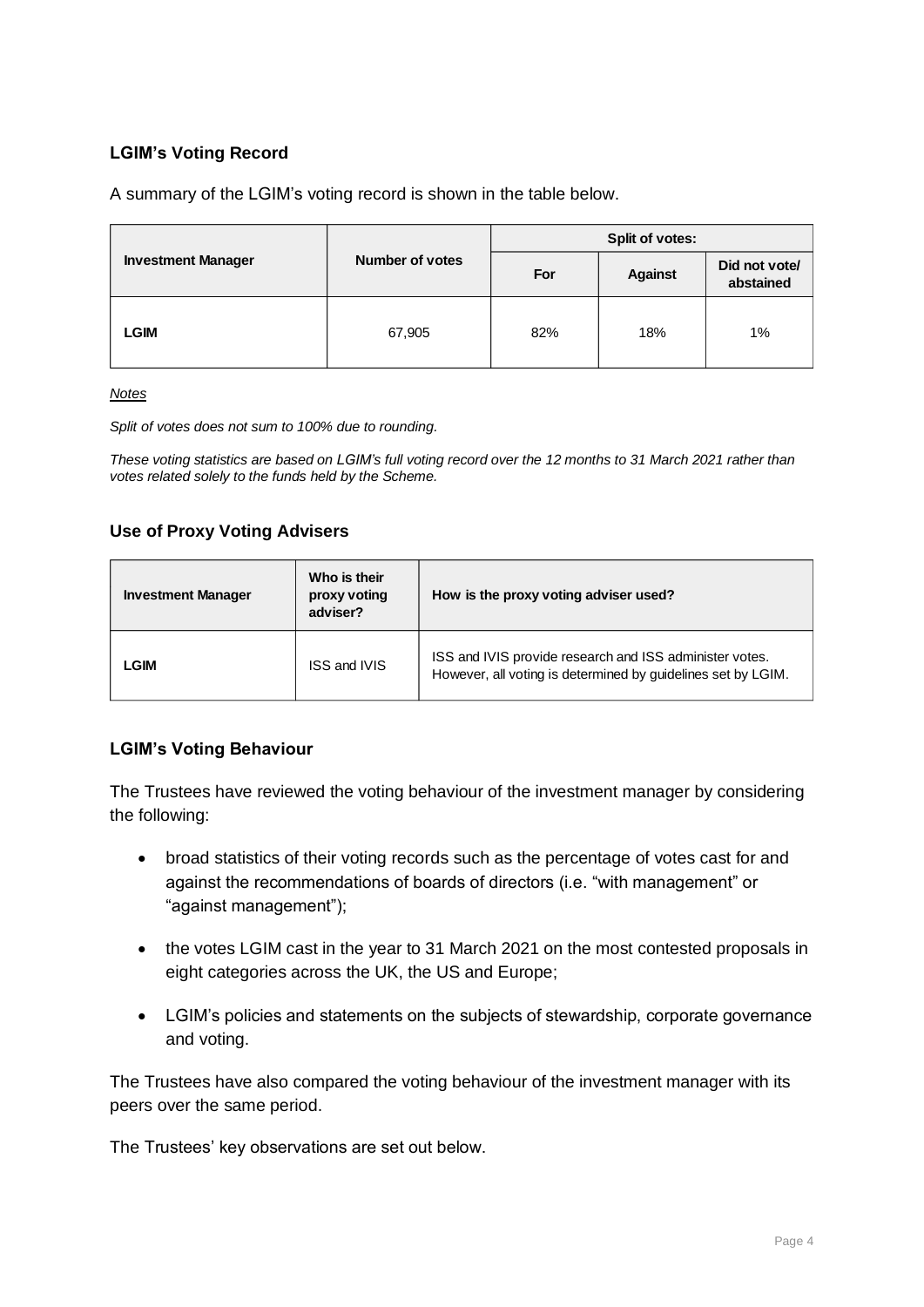## **Voting in Significant Votes**

Based on information provided by the Trustees' Investment Adviser, the Trustees have identified significant votes in eight separate categories. The Trustees consider votes to be more significant if they are closely contested. i.e. close to a 50:50 split for and against. A closely contested vote indicates that shareholders considered the matter to be significant enough that it should not be simply "waved through". In addition, in such a situation, the vote of an individual investment manager is likely to be more important in the context of the overall result.

The five most significant votes in each of the eight categories based on shares held by the Scheme's investment manager are listed in the Appendix. In addition, the Trustees considered each investment manager's overall voting record in significant votes (i.e. votes across all stocks not just the stocks held within the funds used by the Scheme).

### **Description of Voting Behaviour**

Relative to its peers, LGIM shows a higher tendency to vote against directors' proposals. The manager has also shown strong support for shareholders' proposals aimed at tackling a broad range of environmental and social issues.

The manager's voting policy is detailed and includes clear rationales and rules for when it will vote against directors' recommendations on a proposal.

LGIM voted against 18% of director proposals during the year and showed a tendency to do this in contentious votes. This suggests that LGIM is taking its stewardship responsibilities seriously.

# **Conclusion**

Based on the analysis undertaken, the Trustees have no concerns regarding the voting records of LGIM.

The Trustees will keep the voting actions of the investment manager under review.

……………………………………………………………………….. Date: …………………….

Signed on behalf of the Trustees of the Radius Group Pension Scheme